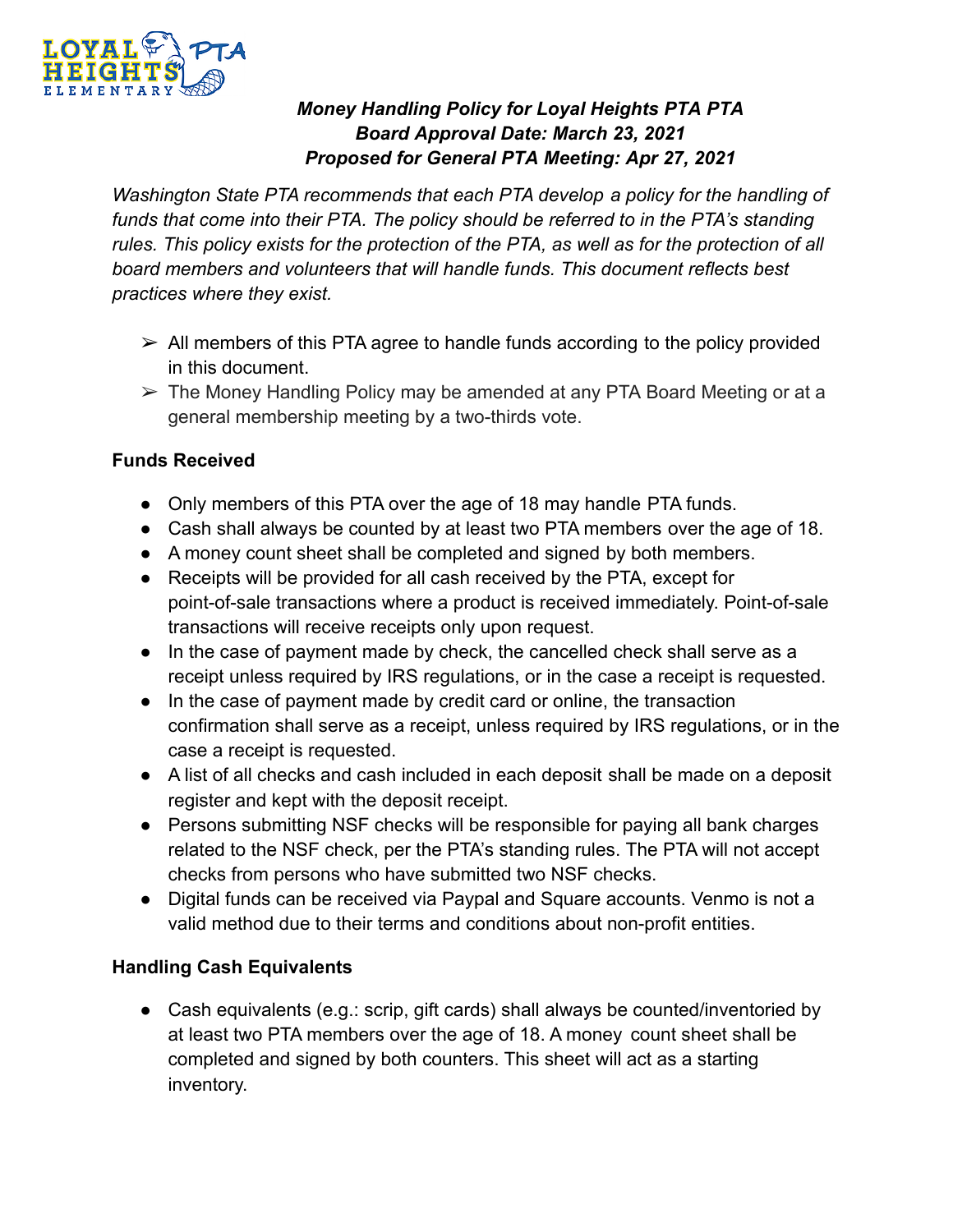- An accurate inventory of cash equivalent items on hand (e.g.: scrip, gift cards) will be kept by the (designated officer) and accounted for in the monthly financial reports.
- All cash-equivalents distributed by the PTA will have a duplicate cash receipt signed by the person receiving the cash-equivalent. These will be filed with the original inventory.

## **Banking and Reporting**

- PTA funds will be deposited as soon as possible.
- PTA funds shall be deposited only into authorized PTA bank accounts.
- A PTA member who is not a signer on the account shall be designated by the board of directors to review the bank statements each month.
- Two to Four signers shall be designated from the executive committee, in accordance with the PTA's standing rules, specifically the president(s) and the treasurer(s).
- Bank accounts shall be reconciled by the seventh of the month.
- All financial reports shall be generated on reconciled accounts.
- The treasurer will present a financial report monthly. In months where there is no meeting, a report will be distributed to all board members via email.
- An annual financial report will be presented by the treasurer on reconciled accounts within thirty days of the end of the fiscal year.
- An optional mid-year financial review can be completed by a financial review committee appointed by the president.
- A year-end financial review shall be completed by a financial review committee appointed by the president(s) by August 31.

# **Passwords, Keys, and Online Access**

- All PTA banking and other account passwords will be changed at the beginning of the fiscal year.
- Logins and passwords shall be tracked by the treasurer(s).
- In case of a change in account signers, all passwords shall be changed.
- All users will have unique logins and passwords; whenever feasible, logins and passwords will not be shared. In cases where a unique login is not possible, the email used for the account will belong to the PTA and all individuals logging in to the account will also have access to the email account. In case any individual using that account changes, the passwords for both the account and the email associated with that account will be changed immediately.
- Online account access will be provided to authorized account signers as needed.